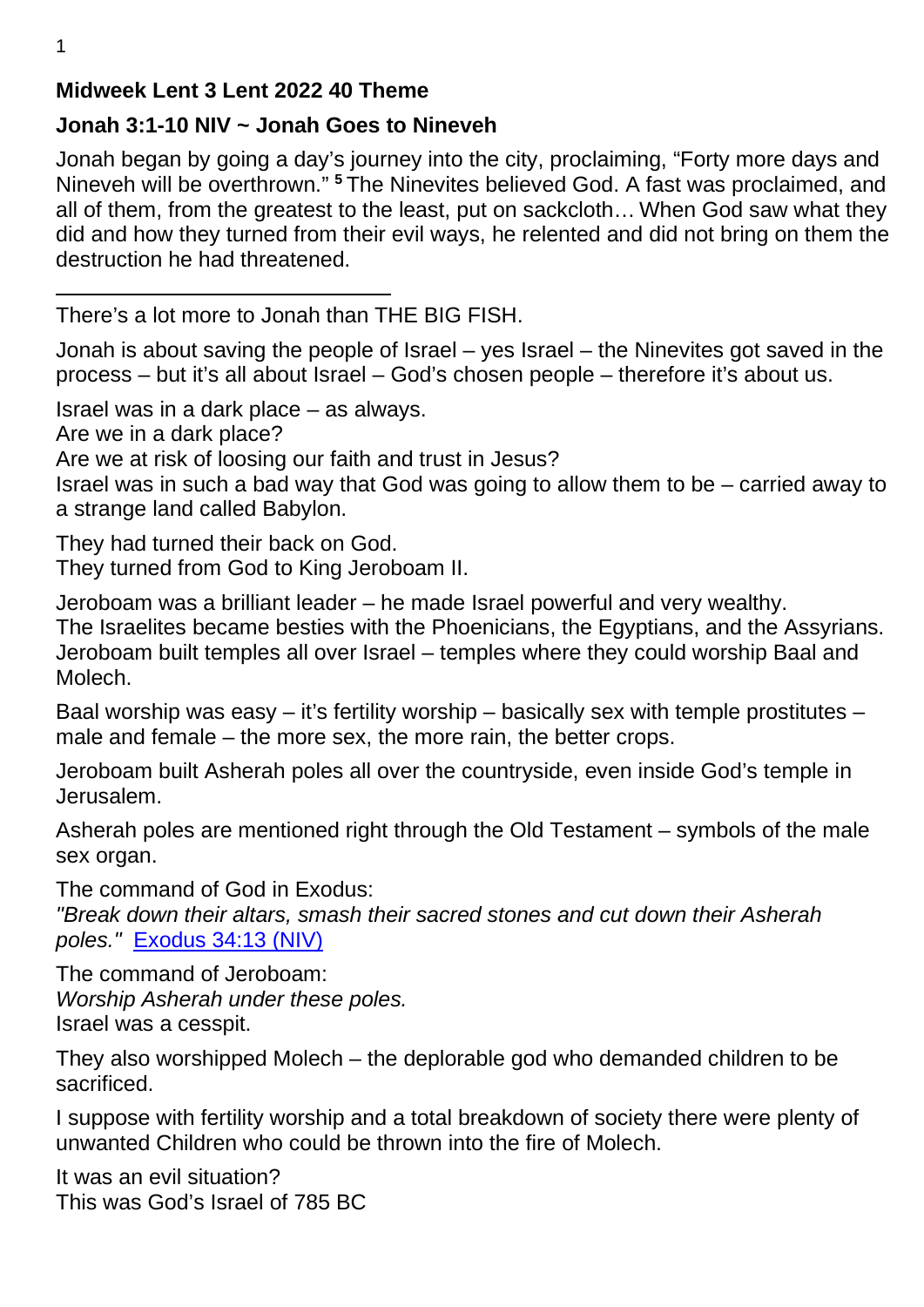Is there anything as evil today? What should God do?

Can't send a flood – he promised he wouldn't do that again.

Let them die in the desert – done that - that didn't work.

What to do.

He sends Jonah from evil Israel to Nineveh way up north in Iraq.

Shouldn't someone from Nineveh be sent to Israel?

Well the Ninevites were no angels either.

Nina-veh is named after Nina the goddess of sex and lust.

The prophet Nahum said Nineveh was a city of prostitutes run by witches.

He tells how the Ninevites made pyramids out of the heads of their enemies. He tells how the city was filthy rich – all robbed from their enemies.

So we have God sending a very reluctant prophet, Jonah, from the evil city of Jerusalem to the EVIL city of Nineveh.

It's just too strange?

You know there're some simple facts.

If you turn your back on God you die – eternally!

If you turn to God, that's repent, you live –eternally!

The Israelites were about to die – die eternally – a self-inflicted death. And God sends a prophet to Nineveh???

By sending a prophet to Nineveh and not to Israel one would think that God wanted his people to die – would you blame him?

But God says in Ezekiel: *I have no pleasure in the death of anyone so repent and live.*  Repentance is the key to life – to turn from evil toward God.

To be sorry for wrong and ask for God's love and forgiveness – is life.

- Repentance is knowing and trusting God will forgive you.
- Repentance is God calling you back to him to be right with him.

# **Jonah goes to Nineveh because God is desperate for Israel.**

# **When the power of God's word changes the bloodthirsty hearts of Ninevites he has high hopes for Israel.**

Nineveh, hears Jonah's call – you've got 40 days to repent or die.

That's the turning point – every man, woman, child, even the animals repent.

Nineveh is a new city – a city now turned to God.

Guess what, because Nineveh turned to God at least 3 prophets, Amos, Joel, and Hosea all from up the north - have a living message for Israel.

And their message to the people of Israel is simple: "look at God's grace to the people of Nineveh – they are not even his chosen people and they have been saved by his call to repent"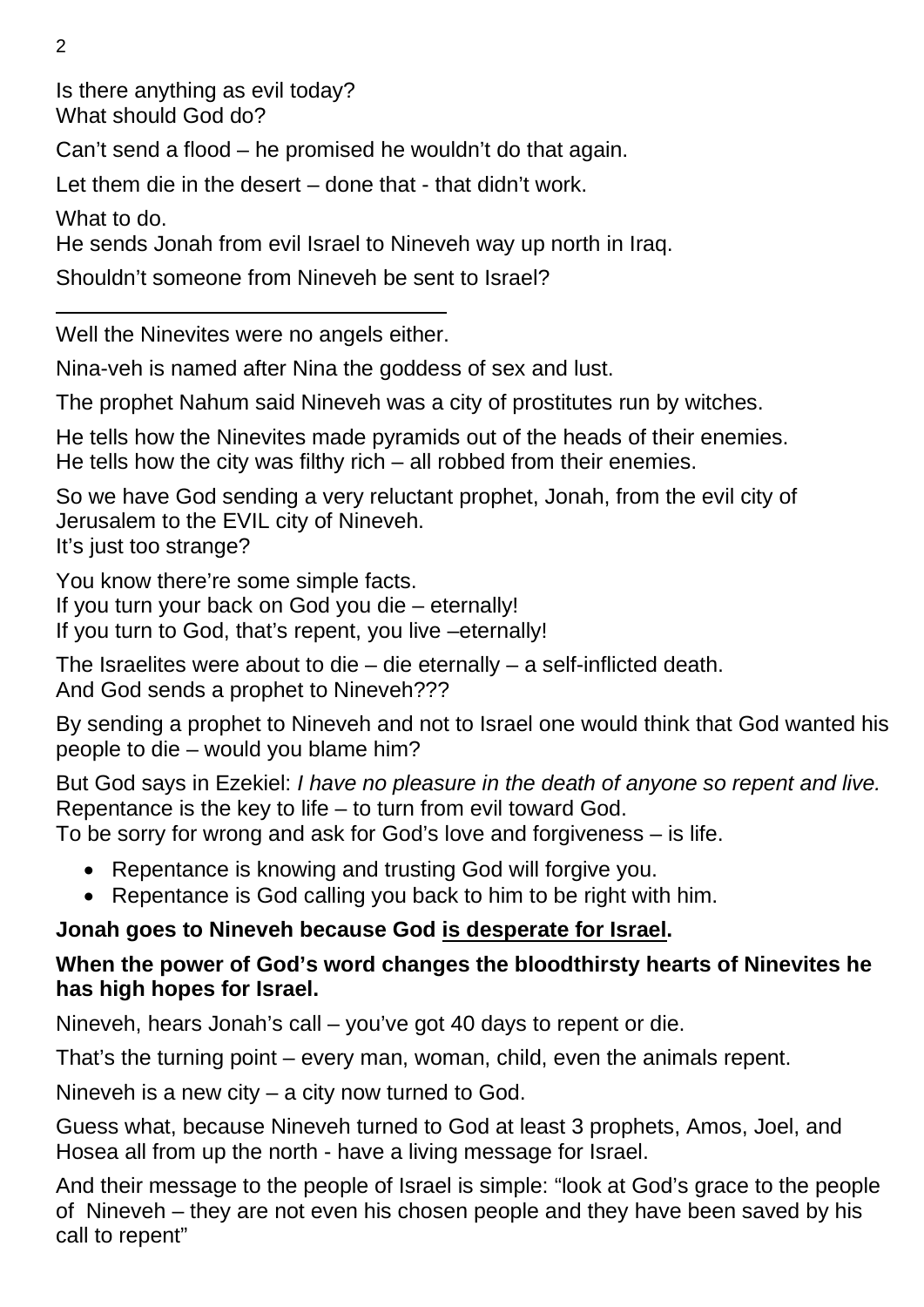"The Ninevites were going to be destroyed – but now they live."

Can you see how God needed to save Nineveh so he could save Israel?

I worked on a farm like that once.

You had to get a battery and diesel to start the tractor so that you could use the tractor to pull start the truck.

Jonah and what happened to the people of Nineveh was God's desperate attempt to save the people of Israel.

This whole message of Jonah is God's desperate attempt to save us.

Repent or die – turn to Jesus and live.

God's whole history is wanting to save his people from their sins – they call it Heilsgeschichte auf Deutsch – salvation history.

God wants all people to be in a right relationship with him.

God tried and tried. He knew a prophet from Israel would be rejected and killed.

So He sent Amos, Joel, and Hosea from the north so that some might be saved – and some were saved.

Those who rejected their ended up in Babylon.

Why to suffer and die?

No, they were sent to a strange land so that they would sit by the rivers of Babylon and cry as they remembered Zion.

That time in Babylon – that crying saved them – they repented – they were rescued.

The whole Jonah, big fish thing, the second chance, Calling Nineveh to repent was, to save his beloved Israel.

You remember what Israel means don't you? The people God struggles with – the people God puts up with every day.

Jewish people hate that – they like "the chosen race" thing – Israel means the people God struggles with every day.

You know what Christian means?

It means the people I have tried everything in my power to save from death with no success – so I allowed my son Jesus to die for them.

Christian means: the depth of God's love for us in the death of Jesus his only beloved son.

Isn't it a blessing that the people God loves and chooses are the most are the stubborn , fickle, hard hearted people you can imagine.

What a God of grace who will pursue the worst of people to make them his own?

God chose Israel because it was "the least of all nations" it says, with the most "stubborn, fickle, hard heats" on earth, it says.

That's good news for me – what about you.